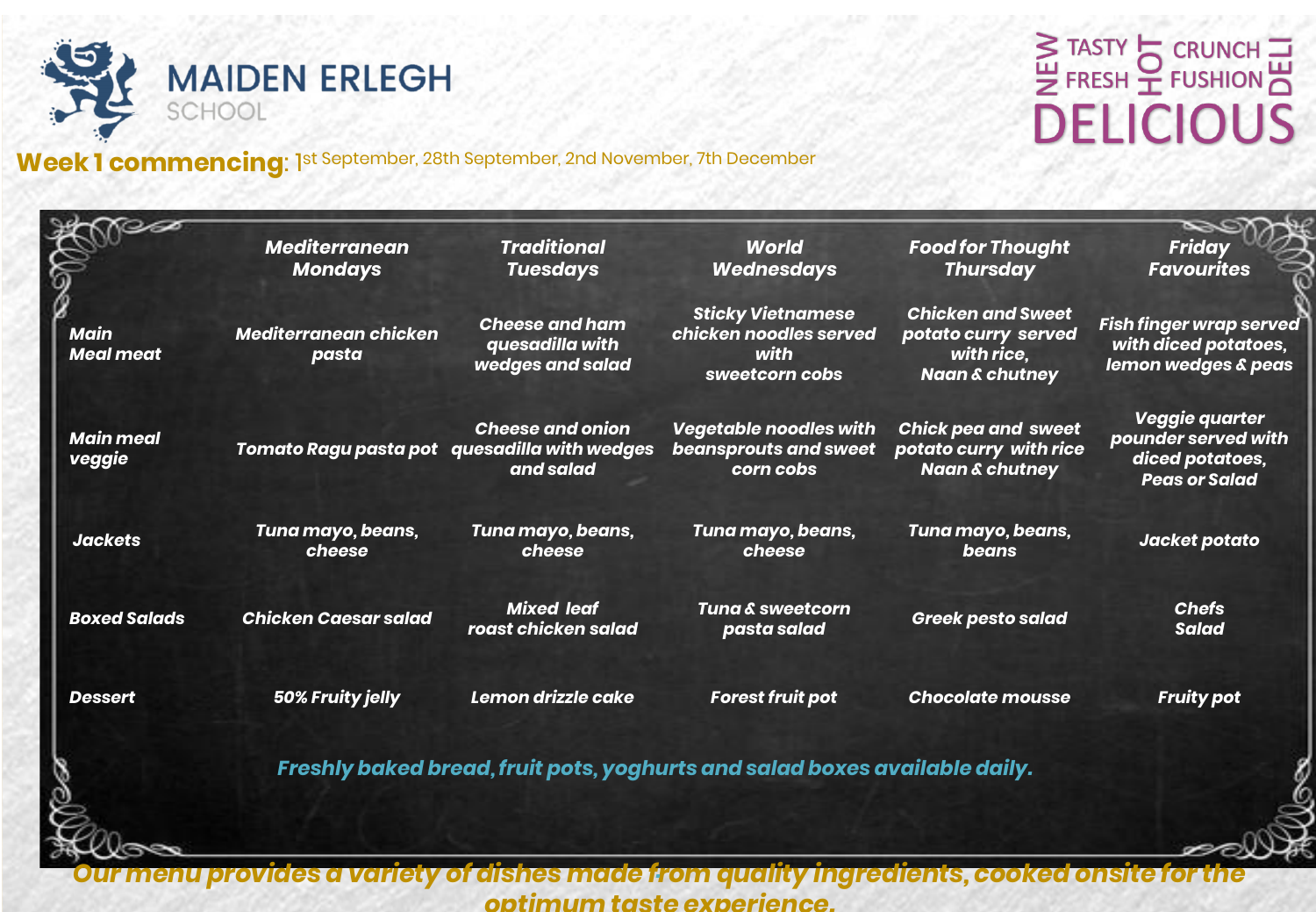

## S TASTY CRUNCH **DELICIOUS**

#### **Week 2 commencing**: 7th September, 5th October9th November, 14th December

|                            | <b>Mediterranean</b><br><b>Mondays</b>                                                     | <b>Traditional</b><br><b>Tuesdays</b>                                      | <b>World</b><br><b>Wednesdays</b>                          | <b>Food for Thought</b><br><b>Thursday</b>                                                                              | <b>Friday</b><br><b>Favourites</b>                                              |
|----------------------------|--------------------------------------------------------------------------------------------|----------------------------------------------------------------------------|------------------------------------------------------------|-------------------------------------------------------------------------------------------------------------------------|---------------------------------------------------------------------------------|
| <b>Main</b><br><b>Meal</b> | <b>Spaghetti bolognaise</b><br>served with homemade<br>herby bread,<br>salad or vegetables | <b>Pork or Chicken &amp; Beef</b><br>sausage with mash and<br>peas         | <b>Oriental chicken &amp;</b><br>vegetable noodle Stir Fry | Tandoori chicken wrap<br>served with baked<br>potato wedges, salad &<br>mint yoghurt                                    | <b>Chicken Burger</b><br>served with diced<br>potatoes,<br><b>Peas or Salad</b> |
| Veggie main<br>meal        | <b>Herby tomato pasta</b><br>with Salad                                                    | Veggie sausage mash<br>and peas                                            | <b>Sweet chilli veg noodles</b>                            | <b>Roasted vegetable wrap</b><br>served with wedges and<br>salad                                                        | <b>Vegan sausage roll</b><br>served with diced<br>potatoes, Peas or Salad       |
| <b>Jackets</b>             | Tuna mayo, beans,<br>cheese                                                                | Tuna mayo, beans,<br>cheese                                                | Tuna mayo, cheese<br>beans                                 | Tuna mayo, beans,<br>cheese                                                                                             | Tuna mayo, cheese,<br>beans                                                     |
| <b>Boxed Salads</b>        | <b>Chicken Caesar</b><br><b>Pasta Salad</b>                                                | <b>Greek pesto Salad</b>                                                   | Tuna & sweetcorn<br>pasta salad                            | Sweet chilli chicken<br>noodle Pot                                                                                      | Leaf salad bowl ,pasta<br>boxed salads                                          |
| <b>Dessert</b>             | <b>Carrot Cake</b>                                                                         | <b>Fruits of the Forest Jelly</b>                                          | <b>Banana Cake</b>                                         | <b>Strawberry mousse</b>                                                                                                | fruity pots                                                                     |
|                            |                                                                                            |                                                                            | main meals.                                                | A selection of sandwiches, baguettes and jacket potatoes with a choice of fillings are offered daily in addition to the |                                                                                 |
|                            |                                                                                            | Freshly baked bread, fruit pots, yoghurts and salad boxes available daily. |                                                            |                                                                                                                         |                                                                                 |
|                            |                                                                                            |                                                                            |                                                            |                                                                                                                         |                                                                                 |

*Our menu provides a variety of dishes made from quality ingredients, cooked onsite for the optimum taste experience.*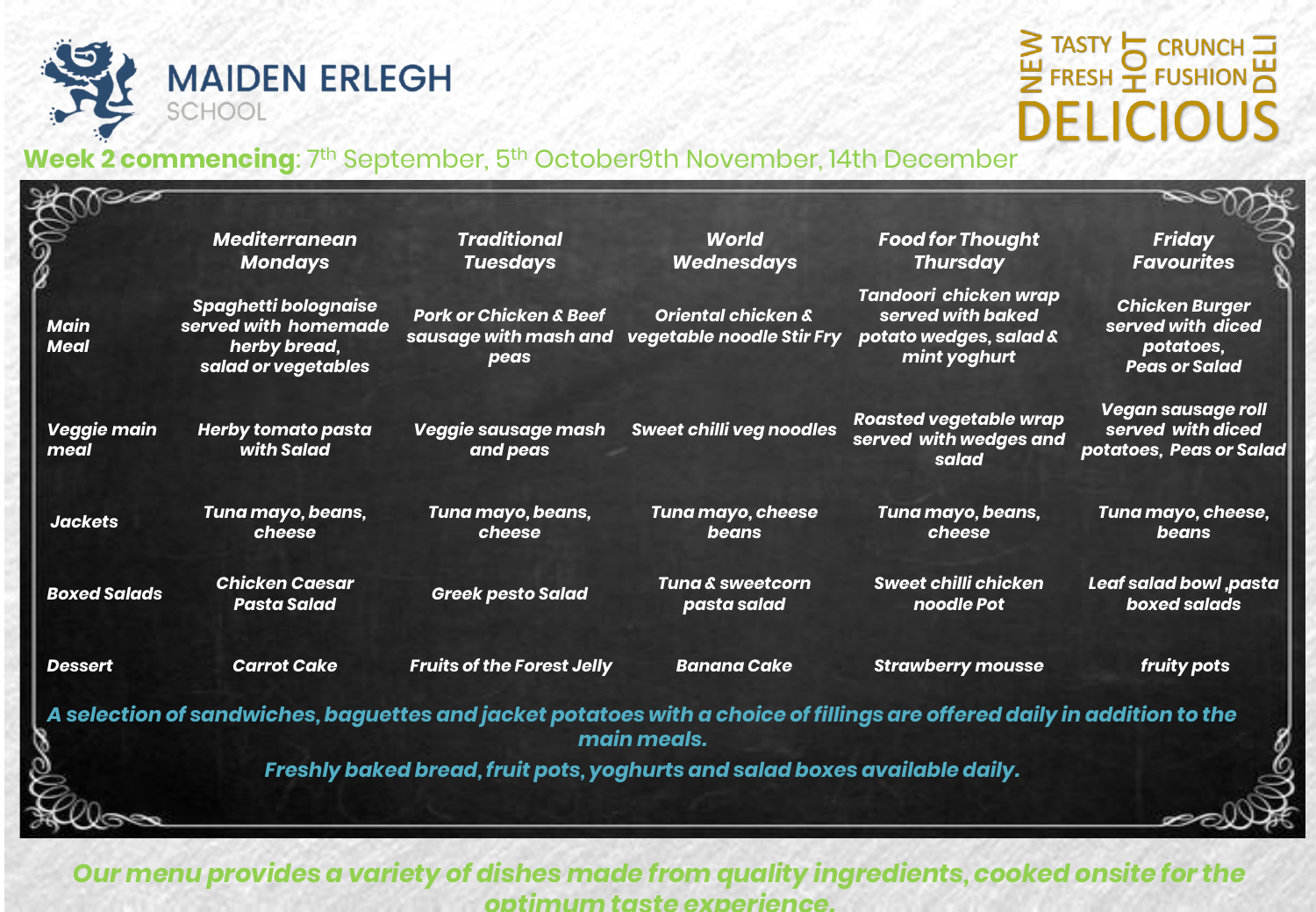

### STASTY CRUNCH **DELICIOUS**

### **Week 3 commencing**: 14<sup>th</sup> September, 12<sup>th</sup> October, 16<sup>th</sup> November

|                                    | <b>Mediterranean</b><br><b>Mondays</b>                                           | <b>Traditional</b><br><b>Tuesdays</b>                                        | <b>World</b><br><b>Wednesdays</b>                                                                                                      | <b>Food for Thought</b><br><b>Thursday</b>                                                            | <b>Friday</b><br><b>Favourites</b>                                            |
|------------------------------------|----------------------------------------------------------------------------------|------------------------------------------------------------------------------|----------------------------------------------------------------------------------------------------------------------------------------|-------------------------------------------------------------------------------------------------------|-------------------------------------------------------------------------------|
| <b>Main</b><br><b>Meal</b><br>meat | <b>Macaroni cheese and</b><br>ham<br>served with homemade<br>herby bread & salad | <b>Bbq chicken wrap with</b><br>rice and salad                               | <b>Beef lasagne served</b><br>with home baked bread,<br>salad or green beans                                                           | <b>Beef Chilli Con Carne</b><br>served with rice and<br>Homemade<br><b>Tortilla Chips &amp; Salad</b> | <b>Fish of the Day served</b><br>with diced potatoes,<br><b>Peas or Salad</b> |
| <b>Main</b><br>meal veg            | <b>Macaroni cheese with</b><br>homemade bread and<br>salad                       | <b>Roasted sweet potato</b><br>and pepper wrap served<br>with rice and salad | Vegetable lasagne<br>served with home baked<br>bread and green beans                                                                   | <b>Quorn mince chilli and</b><br>rice, tortilla chips and<br>salad                                    | Veggie bean burger with<br>diced potatoes, peas or<br>salad                   |
| <b>Jackets</b>                     | Tuna mayo, beans,<br>cheese                                                      | Tuna mayo, cheese,<br>beans                                                  | Tuna mayo, cheese,<br>beans                                                                                                            | Tuna mayo, beans,<br>cheese                                                                           | Tuna mayo, cheese,<br><b>beans</b>                                            |
| <b>Boxed</b><br><b>Salads</b>      | <b>Tuna &amp; Sweetcorn</b><br><b>Pasta Pot</b>                                  | <b>Feta &amp; Olive</b><br><b>Mixed Leaf Salad</b>                           | <b>Sweet Chilli</b><br><b>Vegetable Noodles</b>                                                                                        | <b>Chicken Caesar Salad</b>                                                                           | Leaf salad bowl ,pasta<br>boxed salads                                        |
| <b>Dessert</b>                     | <b>50% Raspberry Jelly</b>                                                       | <b>Apple and cinnamon</b><br>cake                                            | <b>Strawberry mousse</b>                                                                                                               | <b>Chocolate cake</b>                                                                                 | <b>Fruity pot</b>                                                             |
|                                    |                                                                                  |                                                                              | A selection of sandwiches, baguettes and jacket potatoes with a choice of fillings are offered daily in addition to the<br>main meals. |                                                                                                       |                                                                               |

*Our menu provides a variety of dishes made from quality ingredients, cooked onsite for the optimum taste experience.*